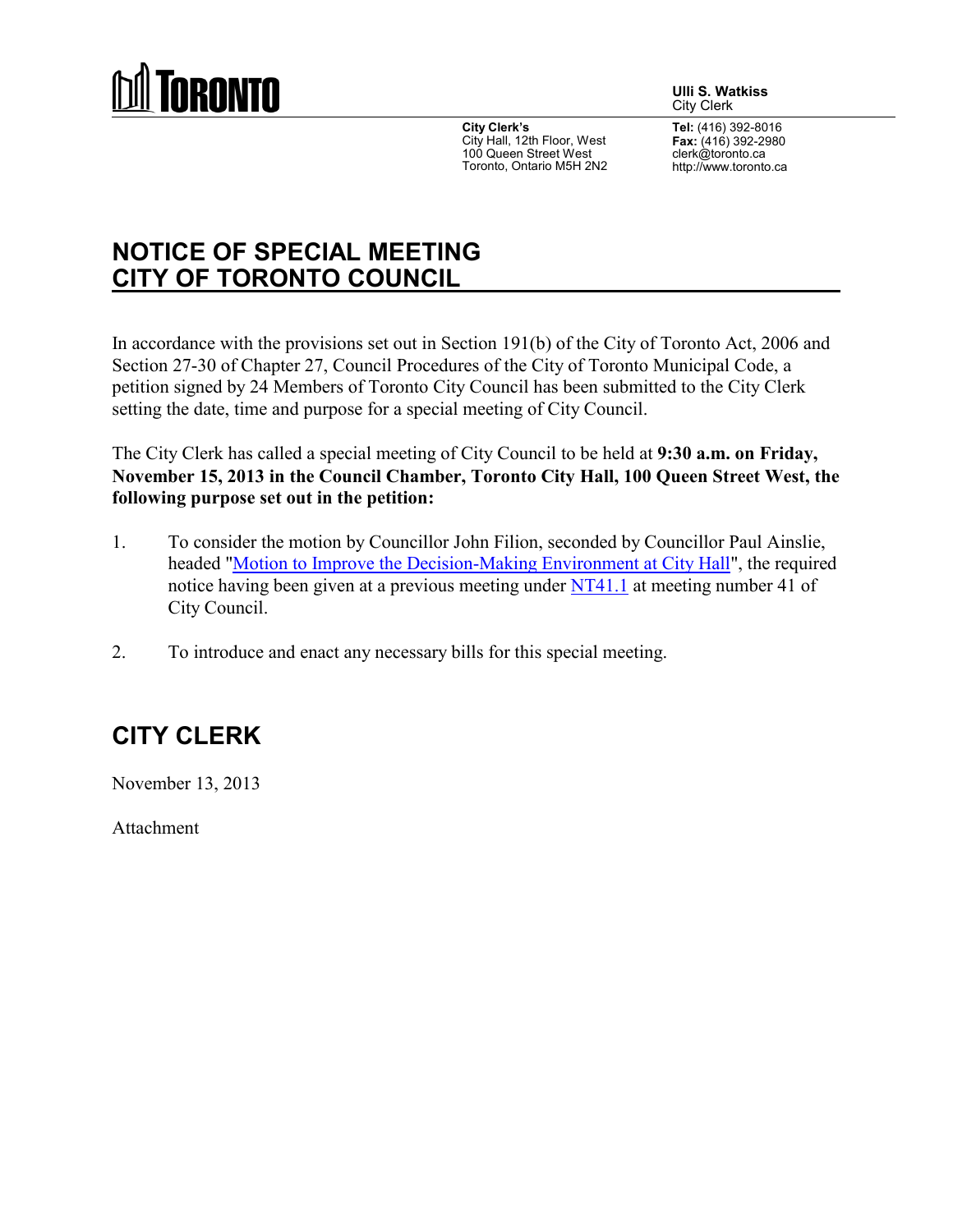## Petition under S.27-30 of The City of Toronto Procedures

To the City Clerk:

We, the undersigned, hereby submit this petition under Section 27-30 of the Council Procedures to call a special meeting of City Council to be held at 9:30 a.m. on Friday, November 15, 2013 in the Council Chamber, Toronto City Hall, 100 Oueen Street West, for the following purposes:

1. To consider the motion by Councillor John Filion, seconded by Councillor Paul Ainslie, headed "Motion to Improve the Decision-Making Environment at City Hall", the required notice having been given at a previous meeting under item NT41.1 at meeting number 41 of City Council.

**Signature Name**  $J \circ l$  $\mathbf 1$ . Paula Fletcuer  $2<sub>1</sub>$ 3. MARY FRAGEDAKIS  $4.7$  $H_{\lambda}$  $M$  $C_{\text{OL}}E$ Josh 6. Il livra 7. hevC 8. 9. JOSH MATLOW  $10.$ 'ey L'arroll  $11.$ 12. JANET  $DAVIS$ 

2. To introduce and enact any necessary bills.